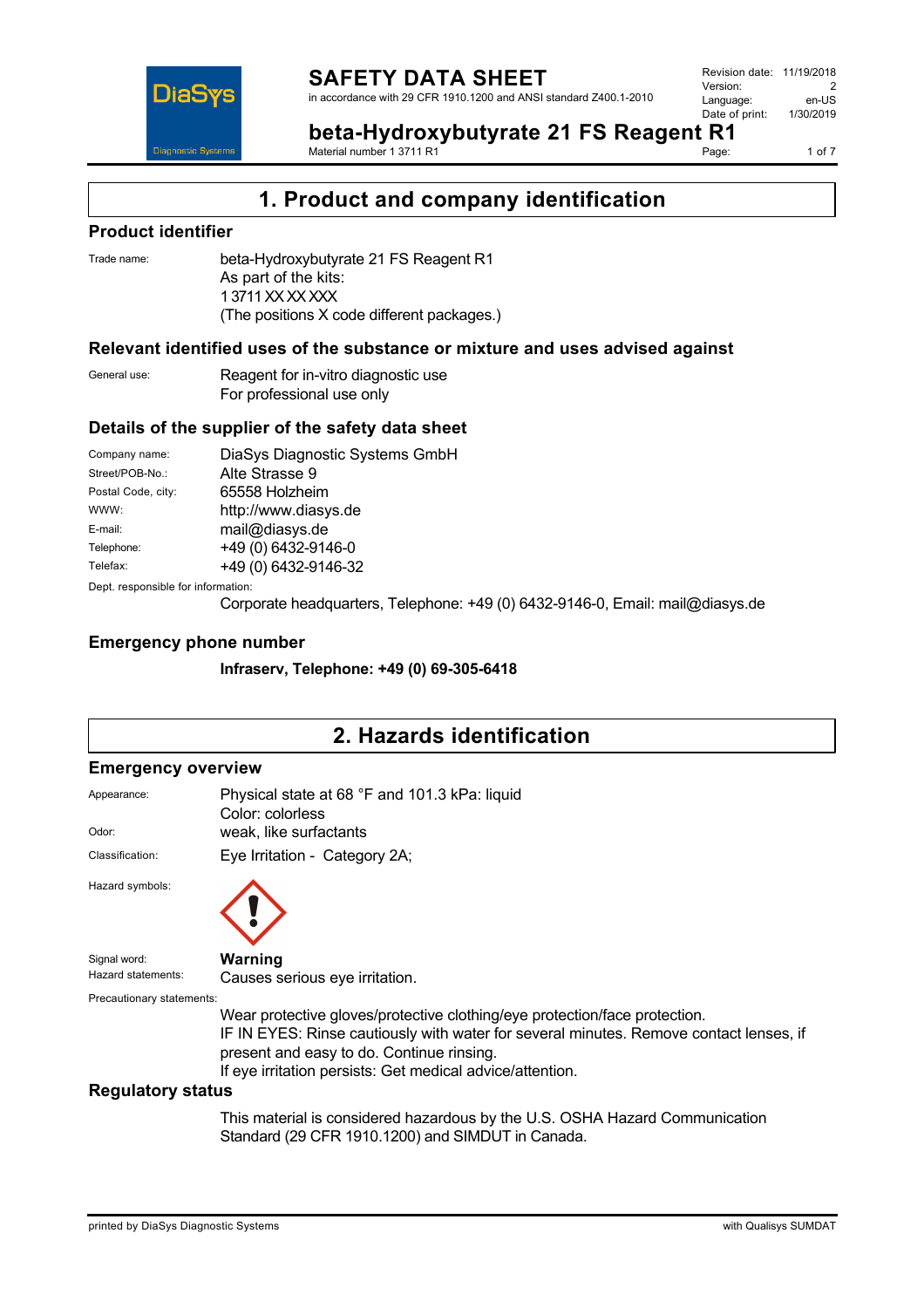

**beta-Hydroxybutyrate 21 FS Reagent R1**

Material number 1 3711 R1

2 of 7

## **Hazards not otherwise classified**

see section 11: Toxicological information

# **3. Composition / Information on ingredients**

Chemical characterization: Aqueous solution

Relevant ingredients:

| CAS No.           | Designation                                                       | Content    | Classification                                                                  |
|-------------------|-------------------------------------------------------------------|------------|---------------------------------------------------------------------------------|
| CAS<br>29915-38-6 | 3-(tris(Hydroxymethyl)<br>methylamino)propane-1-sulphonic<br>acid | $<$ 3 %    | Acute Toxicity - oral - Category 4.<br>Acute Toxicity - dermal -<br>Category 4. |
| CAS 9002-92-0     | Dodecan-1-ol, ethoxylated                                         | $< 1.5 \%$ | Acute Toxicity - oral - Category 4.<br>Eye Damage - Category 1.                 |

Additional information: Contains Sodium azide (0.95 g/L) as preservative.

# **4. First aid measures**

| General information:    | If medical advice is needed, have product container or label at hand.                                                                                                                                                                                 |
|-------------------------|-------------------------------------------------------------------------------------------------------------------------------------------------------------------------------------------------------------------------------------------------------|
| In case of inhalation:  | Move victim to fresh air. In case of respiratory difficulties seek medical attention.                                                                                                                                                                 |
| Following skin contact: | Change contaminated clothing. After contact with skin, wash immediately with soap and<br>plenty of water. In case of skin reactions, consult a physician.                                                                                             |
| After eye contact:      | Immediately flush eyes with plenty of flowing water for 10 to 15 minutes holding eyelids<br>apart. Remove contact lenses, if present and easy to do. Continue rinsing. Subsequently<br>consult an ophthalmologist.                                    |
| After swallowing:       | Rinse mouth thoroughly with water. Do not induce vomiting without medical advice.<br>Have victim drink large quantities of water, with active charcoal if possible. Never give<br>anything by mouth to an unconscious person. Seek medical attention. |
|                         | March been containt concentrate of the star are started at the count                                                                                                                                                                                  |

## **Most important symptoms/effects, acute and delayed**

Causes serious eye irritation.

## **Information to physician**

Treat symptomatically.

# **5. Fire fighting measures**

Flash point/flash point range:

No data available

Auto-ignition temperature: No data available

Suitable extinguishing media:

Product is non-combustible. Extinguishing materials should therefore be selected according to surroundings.

# **Specific hazards arising from the chemical**

In the event of a fire, the following may be produced when the water evaporates: Sodium carbonate, nitrogen oxides (NOx), hydrogen chloride.

Protective equipment and precautions for firefighters:

Wear self-contained breathing apparatus.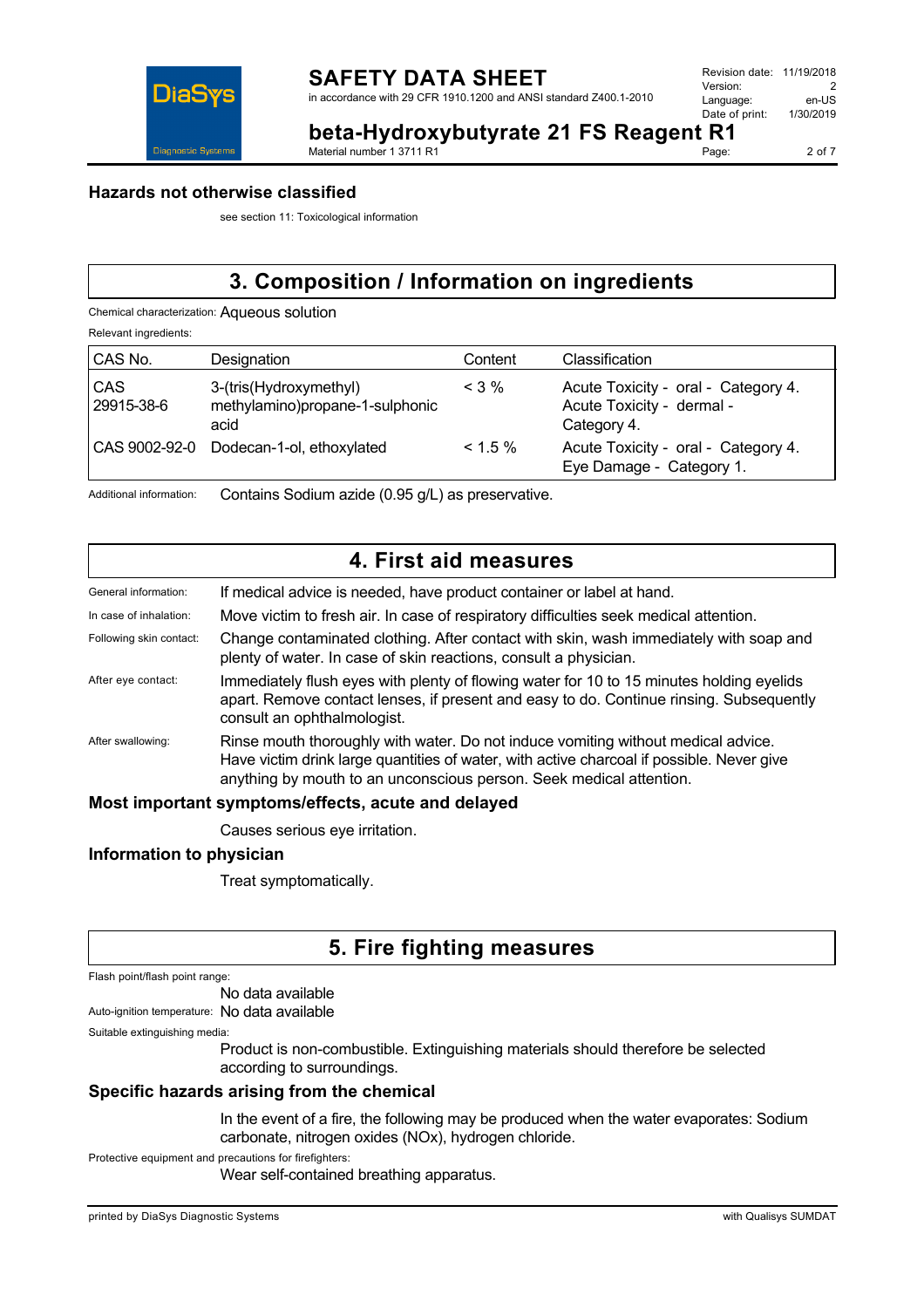

## **SAFETY DATA SHEET** in accordance with 29 CFR 1910.1200 and ANSI standard Z400.1-2010

Page: 3 of 7

**beta-Hydroxybutyrate 21 FS Reagent R1**

Material number 1 3711 R1

Additional information: Do not allow fire water to penetrate into surface or ground water.

# **6. Accidental release measures**

| Personal precautions:      | Avoid contact with the substance. Wear appropriate protective equipment. Provide<br>adequate ventilation. Keep unprotected people away. If possible, eliminate leakage.                |
|----------------------------|----------------------------------------------------------------------------------------------------------------------------------------------------------------------------------------|
| Environmental precautions: |                                                                                                                                                                                        |
|                            | Do not allow to penetrate into soil, waterbodies or drains.                                                                                                                            |
| Methods for clean-up:      | Soak up with absorbent materials such as sand, siliceus earth, acid- or universal binder.<br>Store in special closed containers and dispose of according to ordinance. Final cleaning. |

# **7. Handling and storage**

# **Handling**

Advices on safe handling: Provide adequate ventilation, and local exhaust as needed. Wear appropriate protective equipment. Avoid contact with skin, eyes, and clothing. Do not eat, drink or smoke when using this product. Wash hands thoroughly after handling. Have eye wash bottle or eye rinse ready at work place.

# **Storage**

Requirements for storerooms and containers:

Keep containers tightly closed and at a temperature between 35.6 °F and 46.4 °F. Protect from light. Keep sterile.

# **8. Exposure controls / personal protection**

# **Engineering controls**

Provide good ventilation and/or an exhaust system in the work area. See also information in chapter 7, section storage.

# **Personal protection equipment (PPE)**

| Eye/face protection             | Tightly sealed goggles according to OSHA Standard - 29 CFR: 1910.133 or ANSI<br>Z87.1-2010.                                                                                                                                                                                       |
|---------------------------------|-----------------------------------------------------------------------------------------------------------------------------------------------------------------------------------------------------------------------------------------------------------------------------------|
| Skin protection                 | Wear suitable protective clothing.                                                                                                                                                                                                                                                |
|                                 | Protective gloves according to OSHA Standard - 29 CFR: 1910.138.<br>Glove material: Nitrile rubber - Breakthrough time: >480 min.<br>Observe glove manufacturer's instructions concerning penetrability and breakthrough time.                                                    |
| Respiratory protection:         | When aerosols or vapors form:<br>The filter class must be suitable for the maximum contaminant concentration<br>(gas/vapour/aerosol/particulates) that may arise when handling the product. If the<br>concentration is exceeded, self-contained breathing apparatus must be used. |
| General hygiene considerations: |                                                                                                                                                                                                                                                                                   |
|                                 | Avoid contact with skin and eyes. Do not eat, drink or smoke when using this product.<br>Wash hands before breaks and after work. Have eye wash bottle or eye rinse ready at<br>work place.                                                                                       |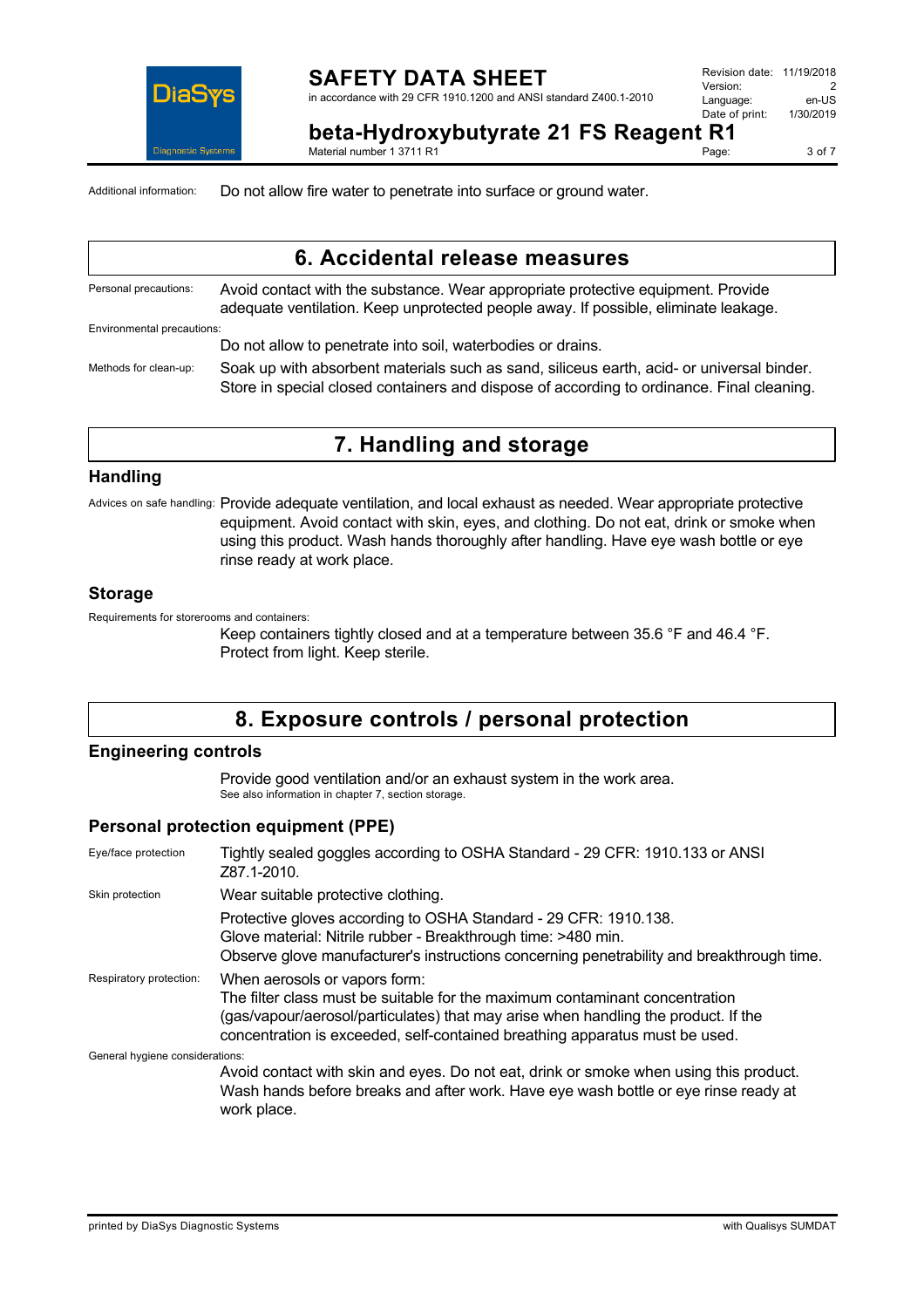

# **SAFETY DATA SHEET**

in accordance with 29 CFR 1910.1200 and ANSI standard Z400.1-2010

Revision date: 11/19/2018 Version: 2<br>
Language: en-US Language: en-US<br>Date of print: 1/30/2019 Date of print:

**beta-Hydroxybutyrate 21 FS Reagent R1**

kPa: liquid

Material number 1 3711 R1 Page: 4 of 7

# **9. Physical and chemical properties**

# **Information on basic physical and chemical properties**

| Appearance:                              | Physical state at 68 °F and 101.3<br>Color: colorless |  |  |
|------------------------------------------|-------------------------------------------------------|--|--|
| Odor <sup>-</sup>                        | weak, like surfactants                                |  |  |
| Odor threshold:                          | No data available                                     |  |  |
| pH value:                                | at 77 °F: 8.5                                         |  |  |
| Melting point/freezing point:            | No data available                                     |  |  |
| Initial boiling point and boiling range: | No data available                                     |  |  |
| Flash point/flash point range:           | No data available                                     |  |  |
| Evaporation rate:                        | No data available                                     |  |  |
| Flammability:                            | No data available                                     |  |  |
| Explosion limits:                        | No data available                                     |  |  |
| Vapor pressure:                          | No data available                                     |  |  |
| Vapor density:                           | No data available                                     |  |  |
| Density:                                 | 1.0213 mg/L                                           |  |  |
| Water solubility:                        | complete                                              |  |  |
| Partition coefficient: n-octanol/water:  | No data available                                     |  |  |
| Auto-ignition temperature:               | No data available                                     |  |  |
| Thermal decomposition:                   | No data available                                     |  |  |
| Additional information:                  | No data available                                     |  |  |

# **10. Stability and reactivity**

| Reactivity:                                                               | Refer to subsection "Possilbility of hazardous reactions". |  |  |
|---------------------------------------------------------------------------|------------------------------------------------------------|--|--|
| Chemical stability:                                                       | Stable under recommended storage conditions.               |  |  |
| Possibility of hazardous reactions<br>No hazardous reactions known        |                                                            |  |  |
| Conditions to avoid:                                                      | Protect against heat /sun rays.                            |  |  |
| Incompatible materials:                                                   | No data available                                          |  |  |
| Hazardous decomposition products:<br>No decomposition when used properly. |                                                            |  |  |
| Thermal decomposition:                                                    | No data available                                          |  |  |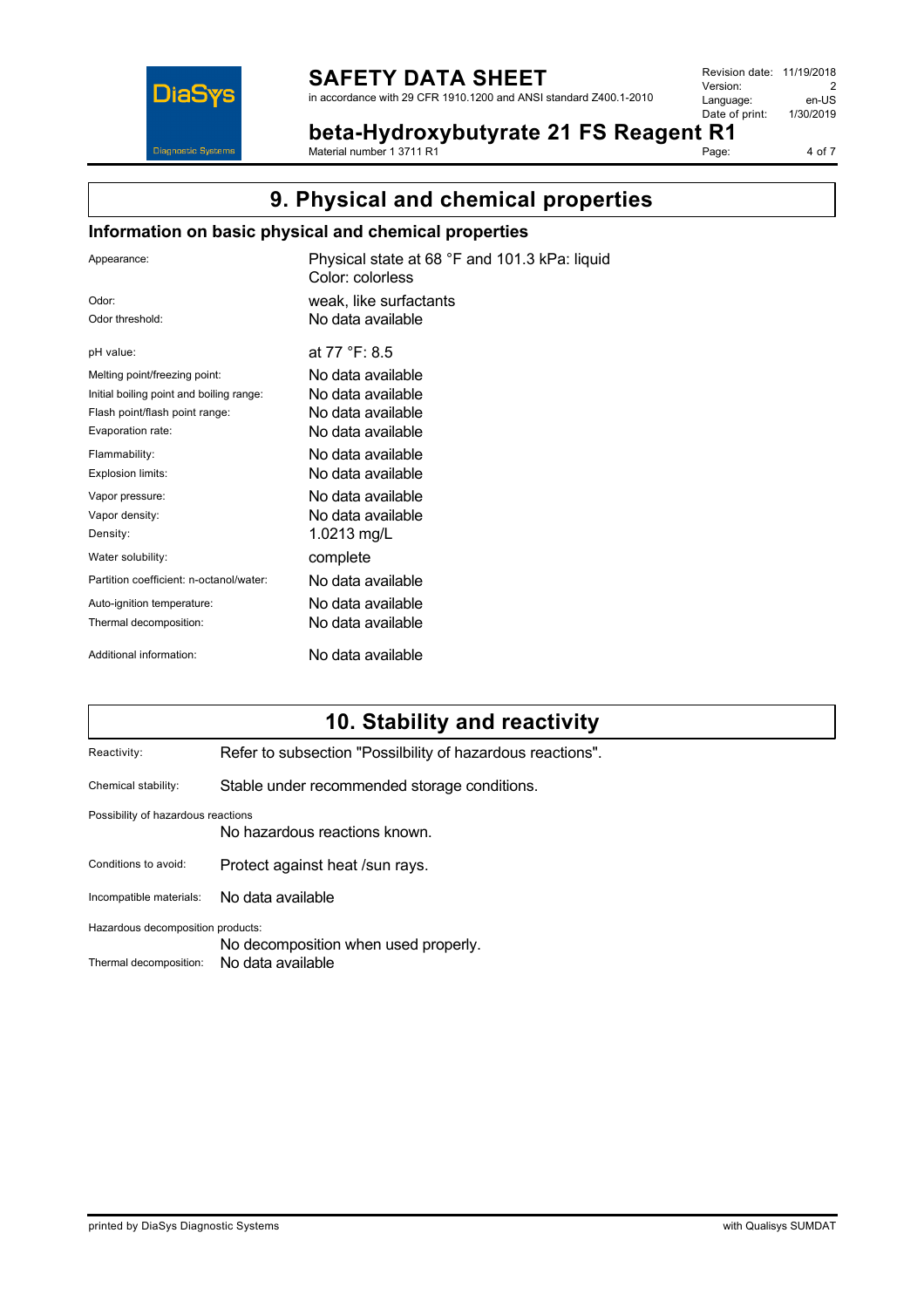

**beta-Hydroxybutyrate 21 FS Reagent R1** Material number 1 3711 R1

Page: 5 of 7

**11. Toxicological information**

## **Toxicological tests**

|                    | Acute toxicity (oral): Lack of data.<br>Acute toxicity (dermal): Lack of data.                                                                                                                                                                    |
|--------------------|---------------------------------------------------------------------------------------------------------------------------------------------------------------------------------------------------------------------------------------------------|
|                    | Acute toxicity (inhalative): Lack of data.                                                                                                                                                                                                        |
|                    | Skin corrosion/irritation: Lack of data.                                                                                                                                                                                                          |
|                    | Serious eye damage/irritation: Eye Irritation - Category 2A = Causes serious eye irritation.                                                                                                                                                      |
|                    | Sensitisation to the respiratory tract: Lack of data.                                                                                                                                                                                             |
|                    | Skin sensitisation: Lack of data.                                                                                                                                                                                                                 |
|                    | Germ cell mutagenicity/Genotoxicity: Lack of data.                                                                                                                                                                                                |
|                    | Carcinogenicity: Lack of data.                                                                                                                                                                                                                    |
|                    | Reproductive toxicity: Lack of data.                                                                                                                                                                                                              |
|                    | Effects on or via lactation: Lack of data.                                                                                                                                                                                                        |
|                    | Specific target organ toxicity (single exposure): Lack of data.                                                                                                                                                                                   |
|                    | Specific target organ toxicity (repeated exposure): Lack of data.                                                                                                                                                                                 |
|                    | Aspiration hazard: Lack of data.                                                                                                                                                                                                                  |
| Other information: | Contains Sodium azide (0.95 g/L):<br>After resorption of toxic quantities: Headache, dizziness, nausea, cough, vomiting,<br>spasms, breathing paralysis, CNS disorders, low blood pressure, cardiovascular failure,<br>unconsciousness, collapse. |
| <b>Symptoms</b>    |                                                                                                                                                                                                                                                   |

After eye contact: Upon direct contact with eyes may cause burning, tearing, redness.

# **12. Ecological information**

## **Ecotoxicity**

Further details: No data available

## **Mobility in soil**

No data available

## **Persistence and degradability**

Further details: No data available

## **Additional ecological information**

General information: Do not allow to enter into ground-water, surface water or drains.

# **13. Disposal considerations**

#### **Product**

Recommendation: Special waste. Dispose of waste according to applicable legislation.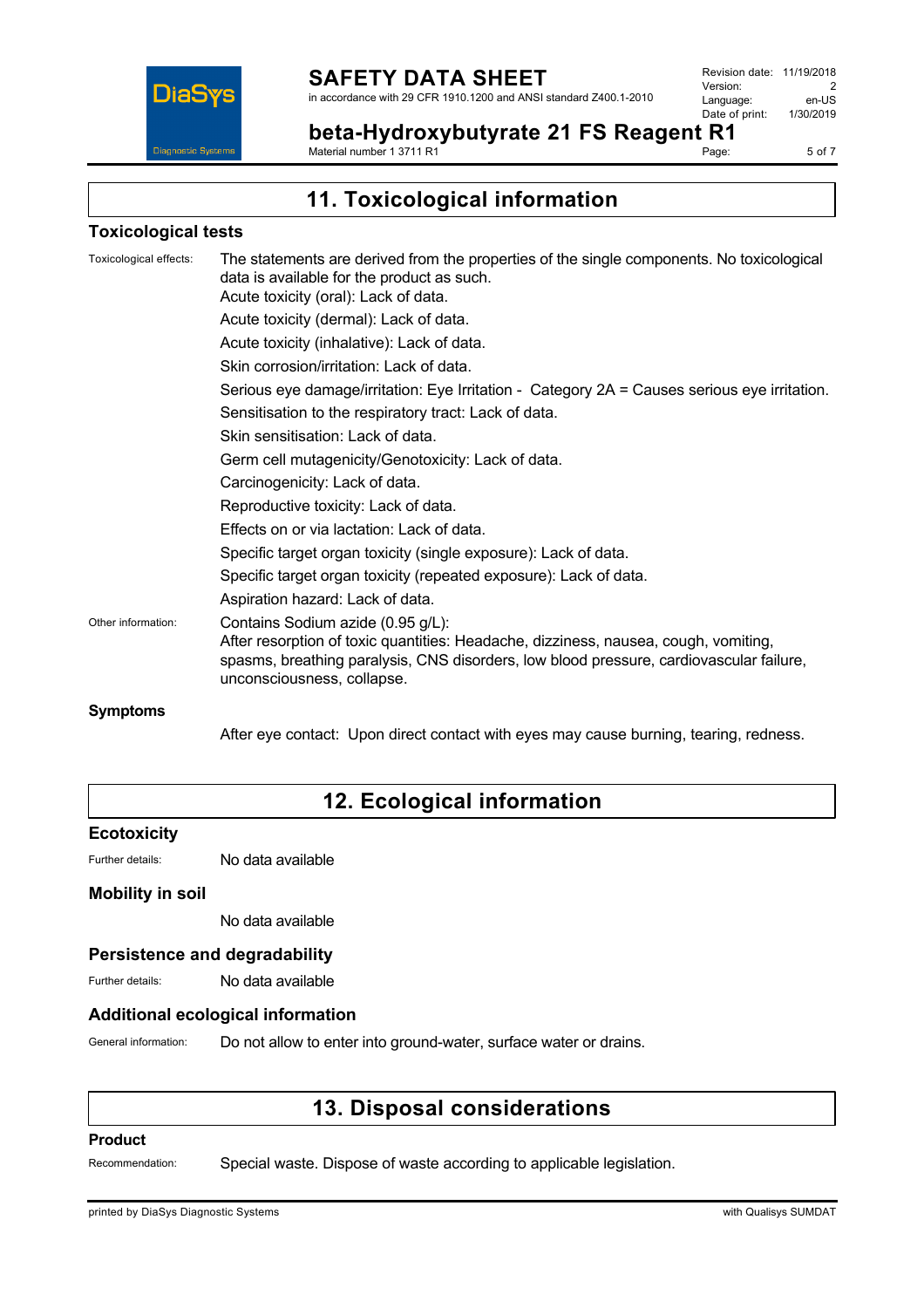



# **beta-Hydroxybutyrate 21 FS Reagent R1**

Material number 1 3711 R1

# **Contaminated packaging**

Recommendation: Dispose of waste according to applicable legislation. Non-contaminated packages may be recycled.

# **14. Transport information**

## **USA: Department of Transportation (DOT)**

Proper shipping name: Not restricted

## **Sea transport (IMDG)**

Proper shipping name: Not restricted Marine pollutant: no

#### **Air transport (IATA)**

Proper shipping name: Not restricted

## **Further information**

No dangerous good in sense of these transport regulations.

# **15. Regulatory information**

## **National regulations - U.S. Federal Regulations**

3-(tris(Hydroxymethyl)methylamino)propane-1-sulphonic acid: TSCA Inventory: listed

TSCA HPVC: not listed Dodecan-1-ol, ethoxylated: TSCA Inventory: listed; EPA flags XU TSCA HPVC: not listed

#### **National regulations - Great Britain**

Hazchem-Code:

|                                                 | <b>16. Other information</b>                                                                                                                                 |                        |           |
|-------------------------------------------------|--------------------------------------------------------------------------------------------------------------------------------------------------------------|------------------------|-----------|
| Text for labeling:                              | Contains < $3\%$ 3-(tris(Hydroxymethyl)methylamino)propane-1-sulphonic acid, < $1.5\%$<br>Dodecan-1-ol, ethoxylated. Safety data sheet available on request. |                        |           |
| Hazard rating systems:<br>0<br>$\boldsymbol{0}$ | NFPA Hazard Rating:<br>Health: 1 (Slight)<br>Fire: 0 (Minimal)<br>Reactivity: 0 (Minimal)                                                                    |                        |           |
|                                                 | HMIS Version III Rating:                                                                                                                                     | <b>HEALTH</b>          | $\vert$ 1 |
|                                                 | Health: 1 (Slight)                                                                                                                                           | <b>FLAMMABILITY</b>    | 0         |
|                                                 | Flammability: 0 (Minimal)                                                                                                                                    | <b>PHYSICAL HAZARD</b> | 0         |
|                                                 | Physical Hazard: 0 (Minimal)                                                                                                                                 |                        | x         |
|                                                 | Personal Protection: $X =$ Consult your supervisor                                                                                                           |                        |           |
| Reason of change:                               | Changes in section 2: Labeling                                                                                                                               |                        |           |
| Date of first version:                          | 6/25/2018                                                                                                                                                    |                        |           |
| Department issuing data sheet                   |                                                                                                                                                              |                        |           |
| Contact person:                                 | see section 1: Dept. responsible for information                                                                                                             |                        |           |

Page: 6 of 7